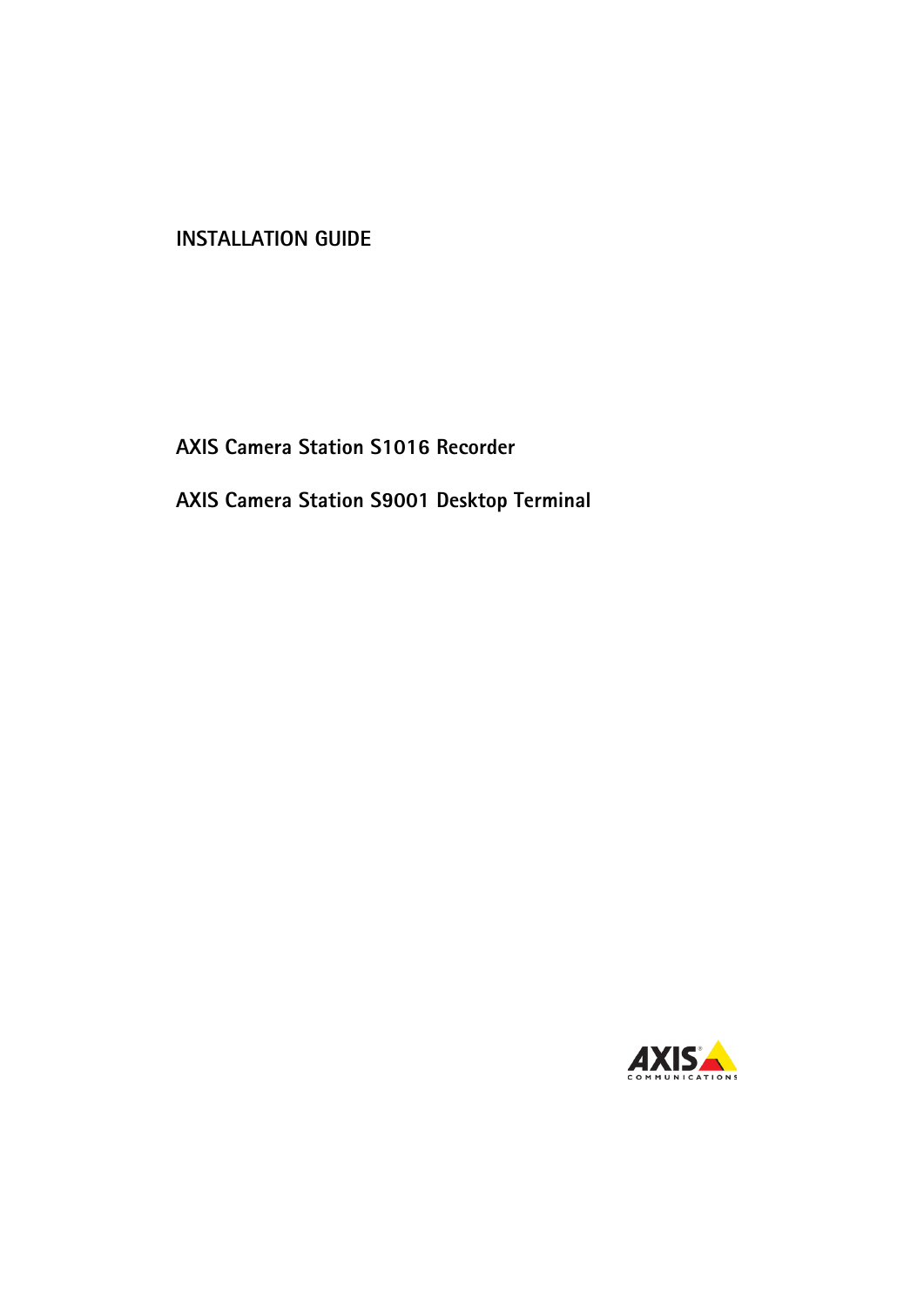#### **About this Document**

This document includes instructions for installing AXIS Camera Station S1016 Recorder and AXIS Camera Station S9001 Desktop Terminal on your network. Previous experience of networking will be beneficial when installing the product.

#### **Legal Considerations**

Video and audio surveillance can be regulated by laws that vary from country to country. Check the laws in your local region before using this product for surveillance purposes.

#### **Liability**

Every care has been taken in the preparation of this document. Please inform your local Axis office of any inaccuracies or omissions. Axis Communications AB cannot be held responsible for any technical or typographical errors and reserves the right to make changes to the product and manuals without prior notice. Axis Communications AB makes no warranty of any kind with regard to the material contained within this document, including, but not limited to, the implied warranties of merchantability and fitness for a particular purpose. Axis Communications AB shall not be liable nor responsible for incidental or consequential damages in connection with the furnishing, performance or use of this material. This product is only to be used for its intended purpose.

#### **Intellectual Property Rights**

Axis AB has intellectual property rights relating to technology embodied in the product described in this document. In particular, and without limitation, these intellectual property rights may include one or more of the patents listed at www.axis.com/patent.htm and one or more additional patents or pending patent applications in the US and other countries.

#### **Equipment Modifications**

This equipment must be installed and used in strict accordance with the instructions given in the user documentation. This equipment contains no user-serviceable components. Unauthorized equipment changes or modifications will invalidate all applicable regulatory certifications and approvals.

#### **Trademark Acknowledgments**

Dell™ is a trademark of Dell Inc. Ethernet, Internet Explorer, WWW are registered trademarks of the respective holders. Microsoft®, Windows®, MS-DOS®, Windows Vista®, the Windows Vista start button, and Office Outlook® are either trademarks or registered trademarks of Microsoft Corporation in the United States and/or other countries. Java and all Java-based trademarks and logos are trademarks or registered trademarks of Oracle and/or its affiliates.

#### **Contact Information**

Axis Communications AB Emdalavägen 14 223 69 Lund Sweden Tel: +46 46 272 18 00 Fax: +46 46 13 61 30 www.axis.com

#### **Support**

Should you require any technical assistance, please contact your Axis reseller. If your questions cannot be answered immediately, your reseller will forward your queries through the appropriate channels to ensure a rapid response. If you are connected to the Internet, you can:

- download user documentation and firmware updates
- find answers to resolved problems in the FAQ database. Search by product, category, or phrases
- report problems to Axis support by logging in to your private support area
- chat with Axis support staff (selected countries only)
- visit Axis support at www.axis.com/techsup

#### **Copyright**

©2014 Axis Communications AB, © 2013 Dell Inc. All rights reserved. This product is protected by U.S. and international copyright and intellectual property laws. AXIS COMMUNICATIONS, AXIS, ETRAX, ARTPEC and VAPIX are registered trademarks or trademark applications of Axis AB in various jurisdictions. All other company names and products are trademarks or registered trademarks of their respective companies. We reserve the right to introduce modifications without notice.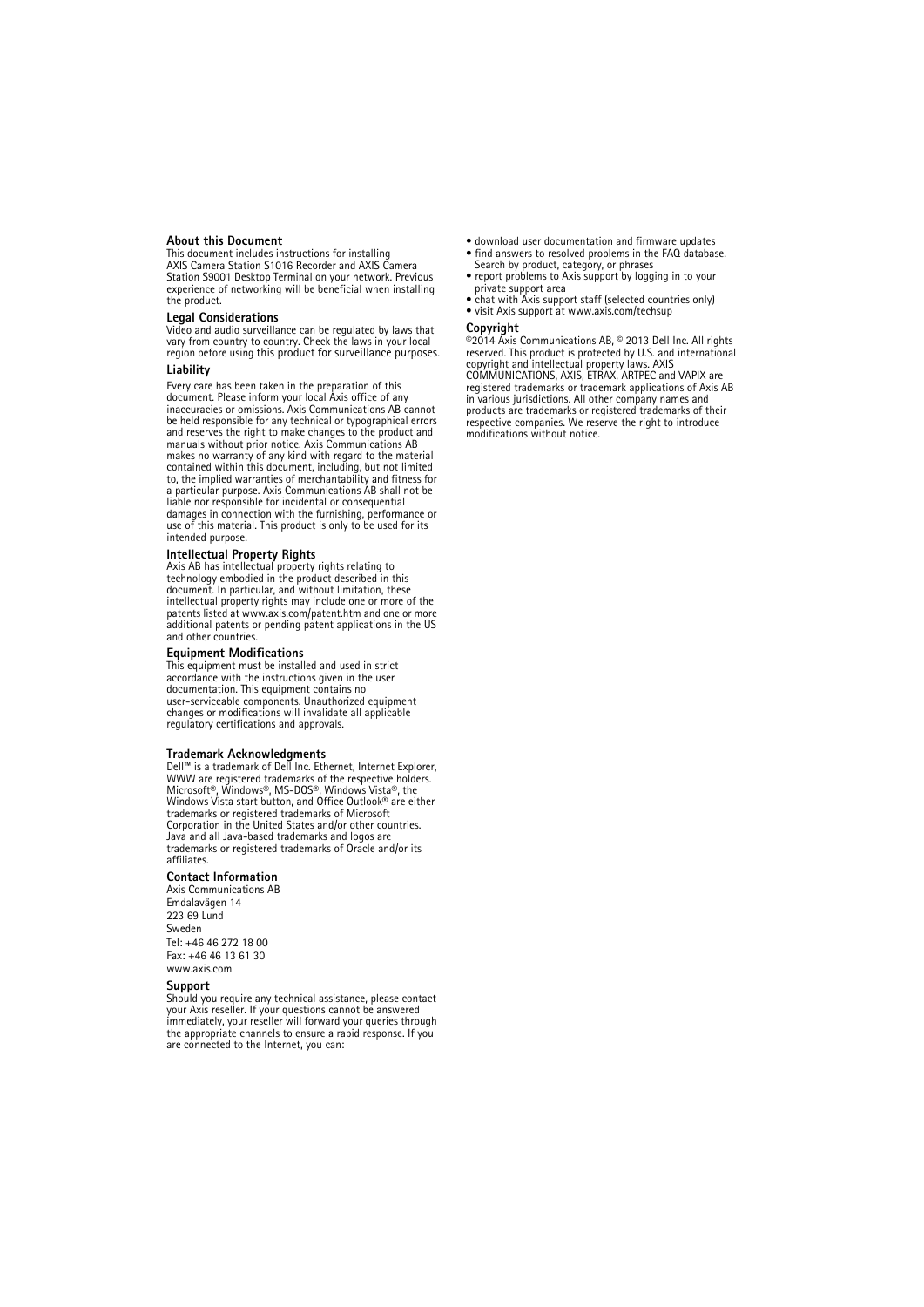## **AXIS S1016/AXIS S9001 Installation Guide**

This installation guide provides instructions for installing AXIS Camera Station S1016 Recorder and AXIS Camera Station S9001 Desktop Terminal. For more information about how to use the product, go to www.axis.com

## **Installation Steps**

- 1. Hardware overview. See [page 4](#page-3-0).
- 2. Connect the cables. See [page 6.](#page-5-0)
- 3. Set up software. See [page 8](#page-7-1).
- 4. Network configuration. See [page 8](#page-7-2).
- 5. Get Started. See [page 8](#page-7-0).

## **Package Content**

- AXIS Camera Station S1016 Recorder or AXIS Camera Station S9001 Desktop Terminal
- Computer mouse
- Keyboard
- Power cable
- Safety and Regulatory Information document
- Installation Guide (this document)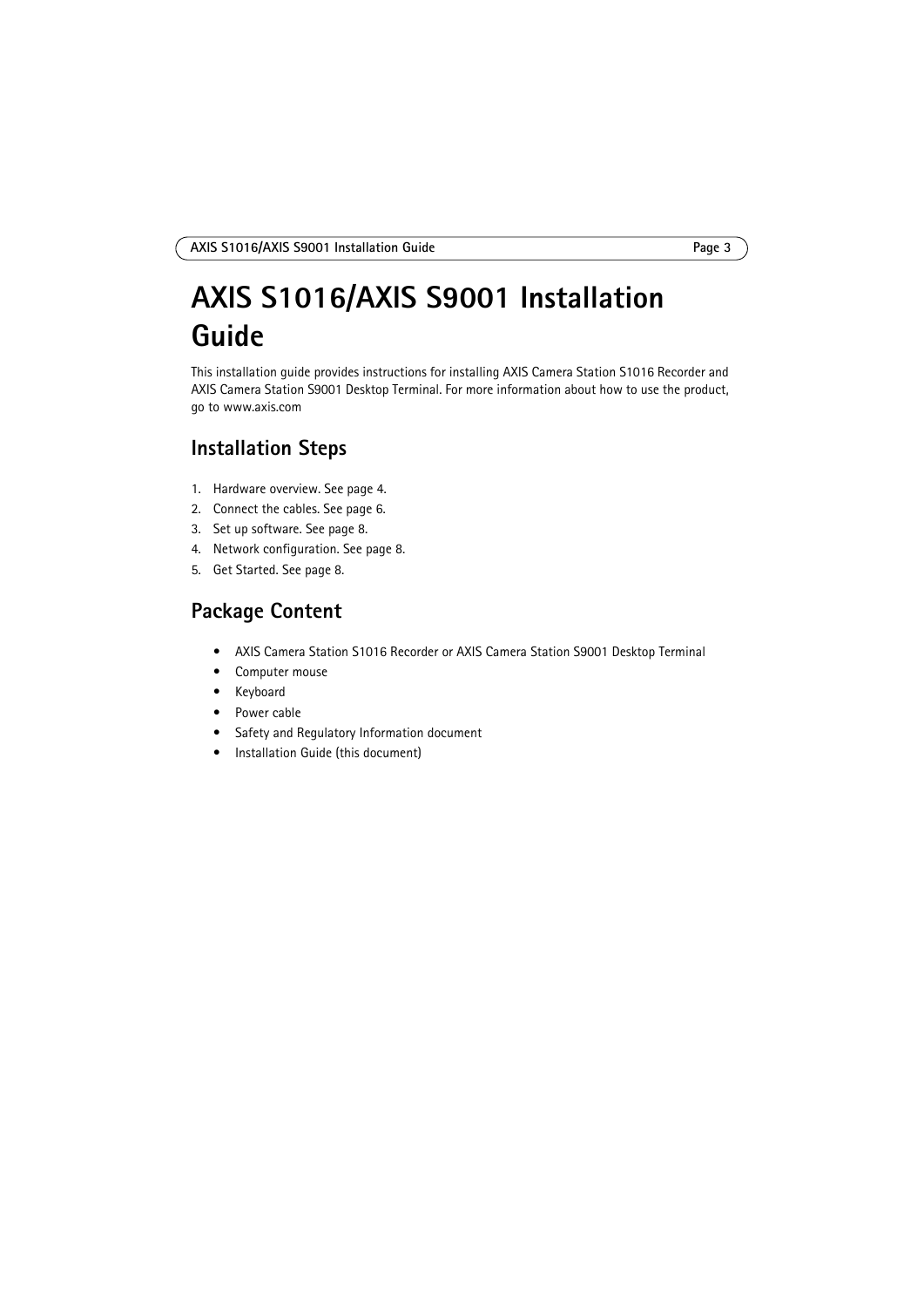

## <span id="page-3-0"></span>**Hardware Overview - Front and Back**

| 1 Power button, power light  | 8 USB 3.0 connectors (2)                                 |
|------------------------------|----------------------------------------------------------|
| 2 Optical-drive bay          | 9 Drive activity light                                   |
| 3 Microphone connector       | 10 Power-supply diagnostic light                         |
| 4 Headphone connector        | 11 Power-supply diagnostic button                        |
| 5 Optical drive              | 12 Power connector                                       |
| 6 Optical drive eject button | 13 Backpanel connectors, see page 5                      |
| 7 USB 2.0 connectors (2)     | 14 Graphics card, see page 5<br>Expansion-card slots (3) |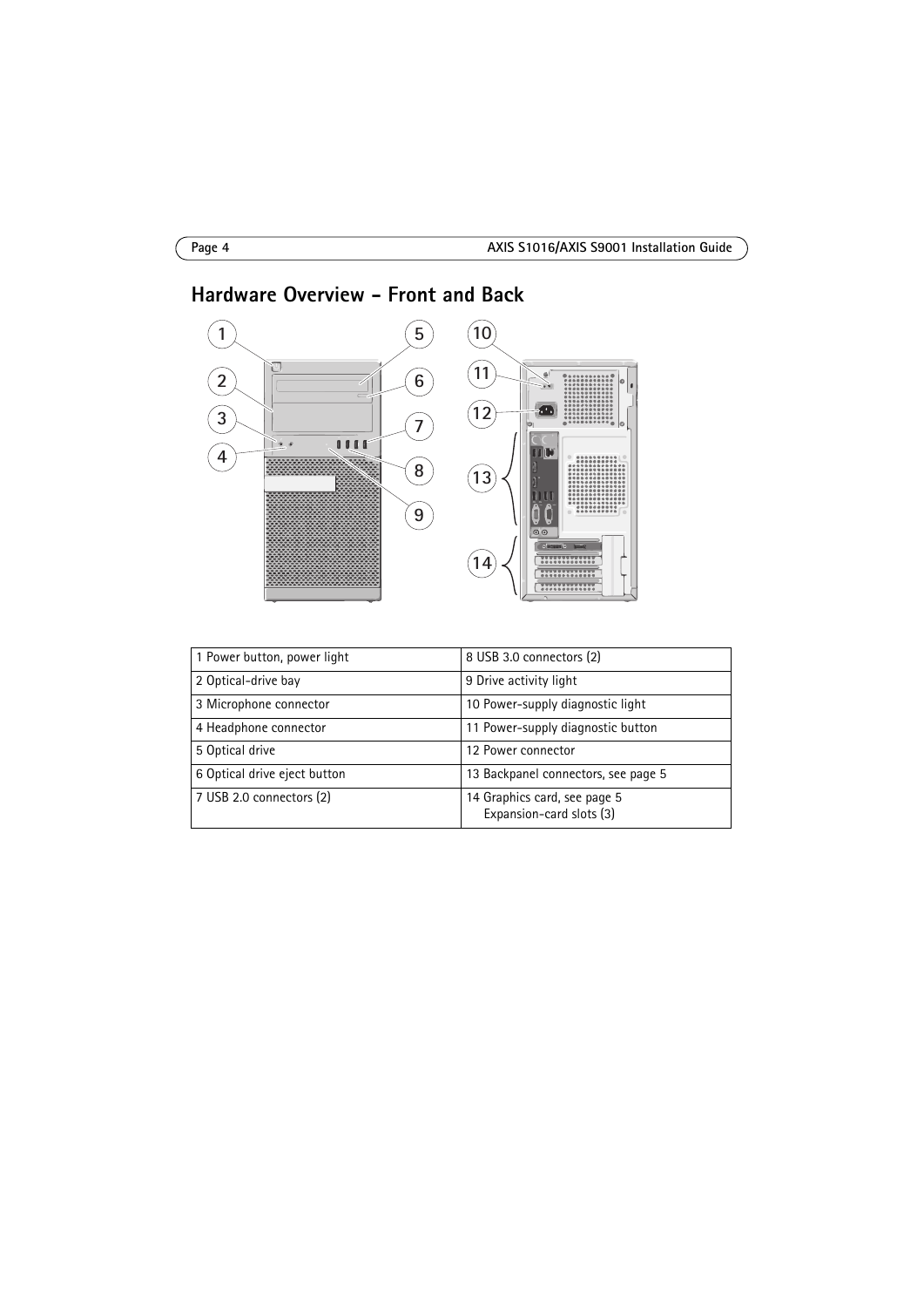# <span id="page-4-1"></span>**Hardware Overview - Graphics Card Panel 1**  $(2)$ **ONE HOUSE**

| 1 DVI-I connector | 2 DisplayPort connector |
|-------------------|-------------------------|

## <span id="page-4-0"></span>**Hardware overview - Back Panel**



| 1 Mouse connector               | 8 Keyboard connector                       |
|---------------------------------|--------------------------------------------|
| 2 Network link integrity light  | 9 USB 2.0 connectors (2)                   |
| 3 Network connector             | 10 Do not use (DisplayPort connectors (2)) |
| 4 Network activity light        | 11 USB 3.0 connectors (2)                  |
| 5 USB 2.0 connectors (2)        | 12 Do not use (VGA connector)              |
| 6 Do not use (Serial connector) | 13 Line-in/microphone connector            |
| 7 Line-out/speakers connector   |                                            |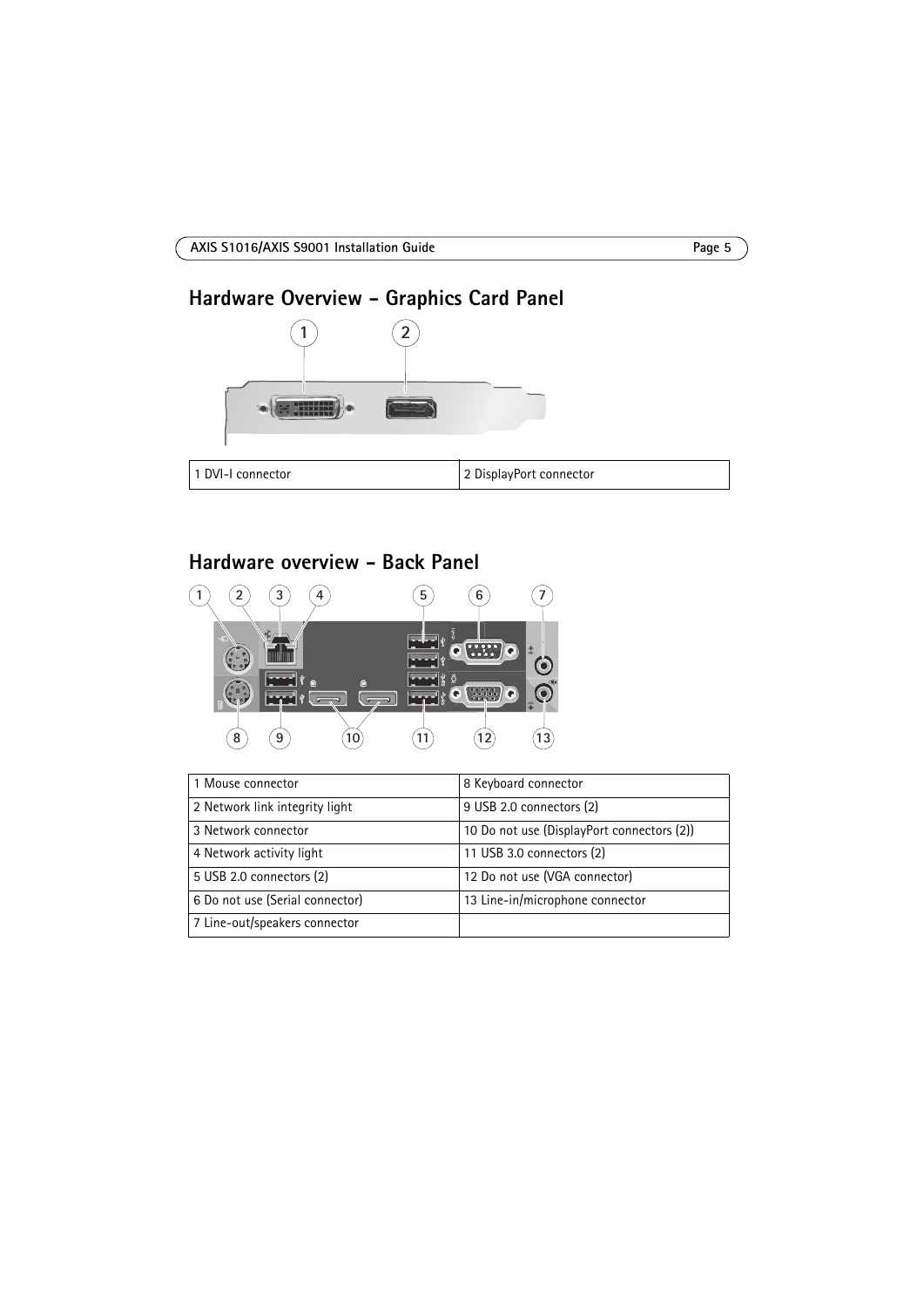## <span id="page-5-0"></span>**Connect the Cables**

Warning: Before you begin any of the procedures in this section, read the safety information that shipped with your computer. For additional information, see www.axis.com

NOTE: Some devices may not be included if you did not order them.

1. Connect the monitor(s) to the graphics card, see Graphics Card Panel on [page 5,](#page-4-1) using the following cables:





DisplayPort Cable.

2. Connect the USB keyboard or mouse.



3. Connect the network cable.



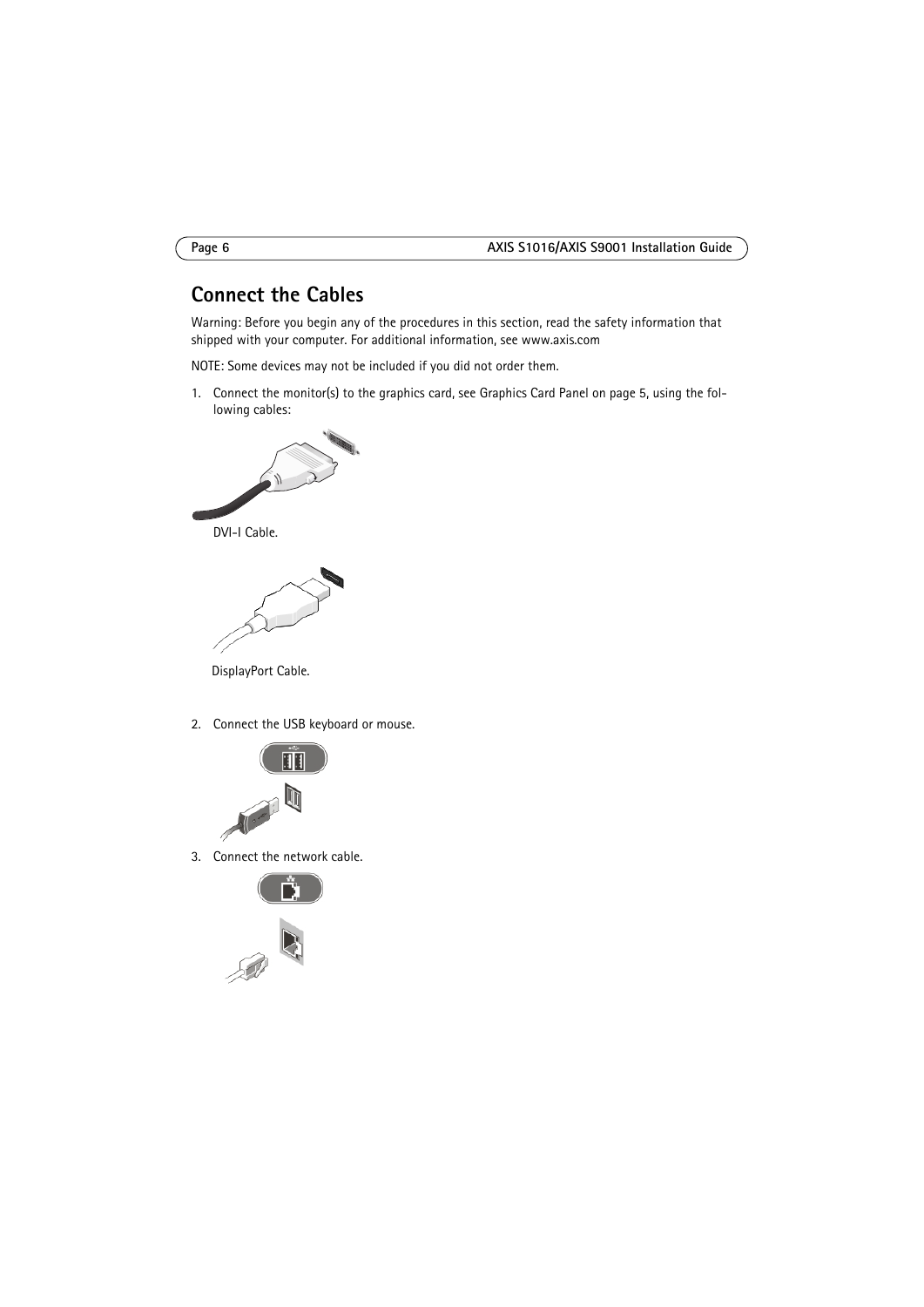4. Connect the power cable(s).



5. Press the power button on the monitor and the computer.

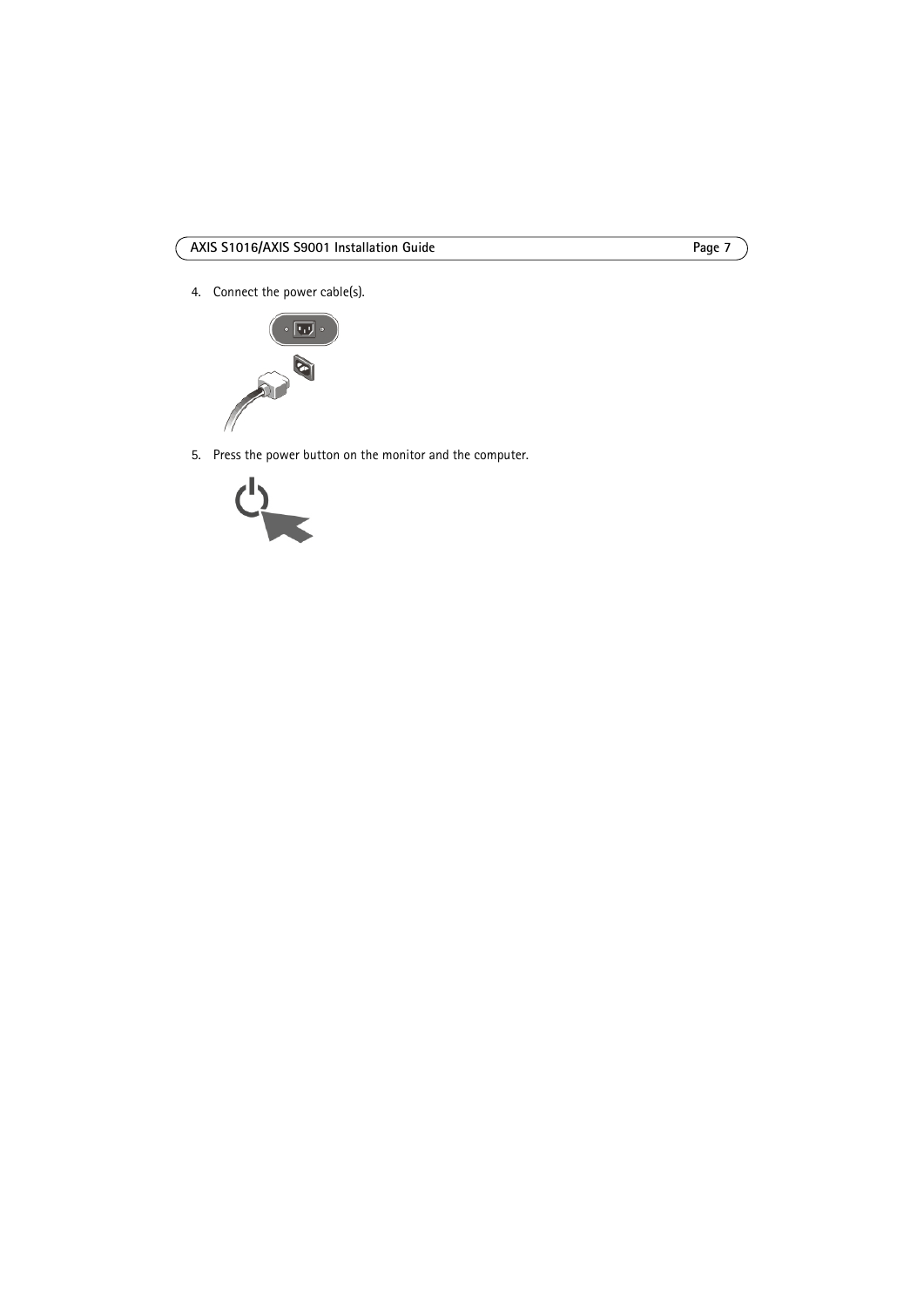## <span id="page-7-1"></span>**Set Up Software**

When the computer has been powered on, the Windows operating system will be installed. Follow the instructions displayed on the screen and provide the required information. When the Windows installation is finalized, AXIS Camera Station Installer will start automatically. Follow the steps in the installation wizard and use the default settings.

## <span id="page-7-2"></span>**Network Configuration**

AXIS Camera Station can record and play back video from cameras and video encoders that are connected to a LAN (Local Area Network) or to a WAN (Wide Area Network). Depending on the installation, follow the instructions under *Network & Security Configuration* in AXIS Camera Station User Manual available at www.axis.com

## <span id="page-7-0"></span>**Get Started**

AXIS Camera Station Client and the wizard **"Get Started with AXIS Camera Station"** start automatically when the installation is complete. **"Get Started with AXIS Camera Station"** provides a quick way to add cameras and to configure and enable recording:

- 1. Select cameras and video encoders to add.
- 2. Select recording methods and where to store recordings.
- 3. Review settings and click **Finish** to add cameras and start recording.

For more information, see the built-in help and AXIS Camera Station User Manual available at www.axis.com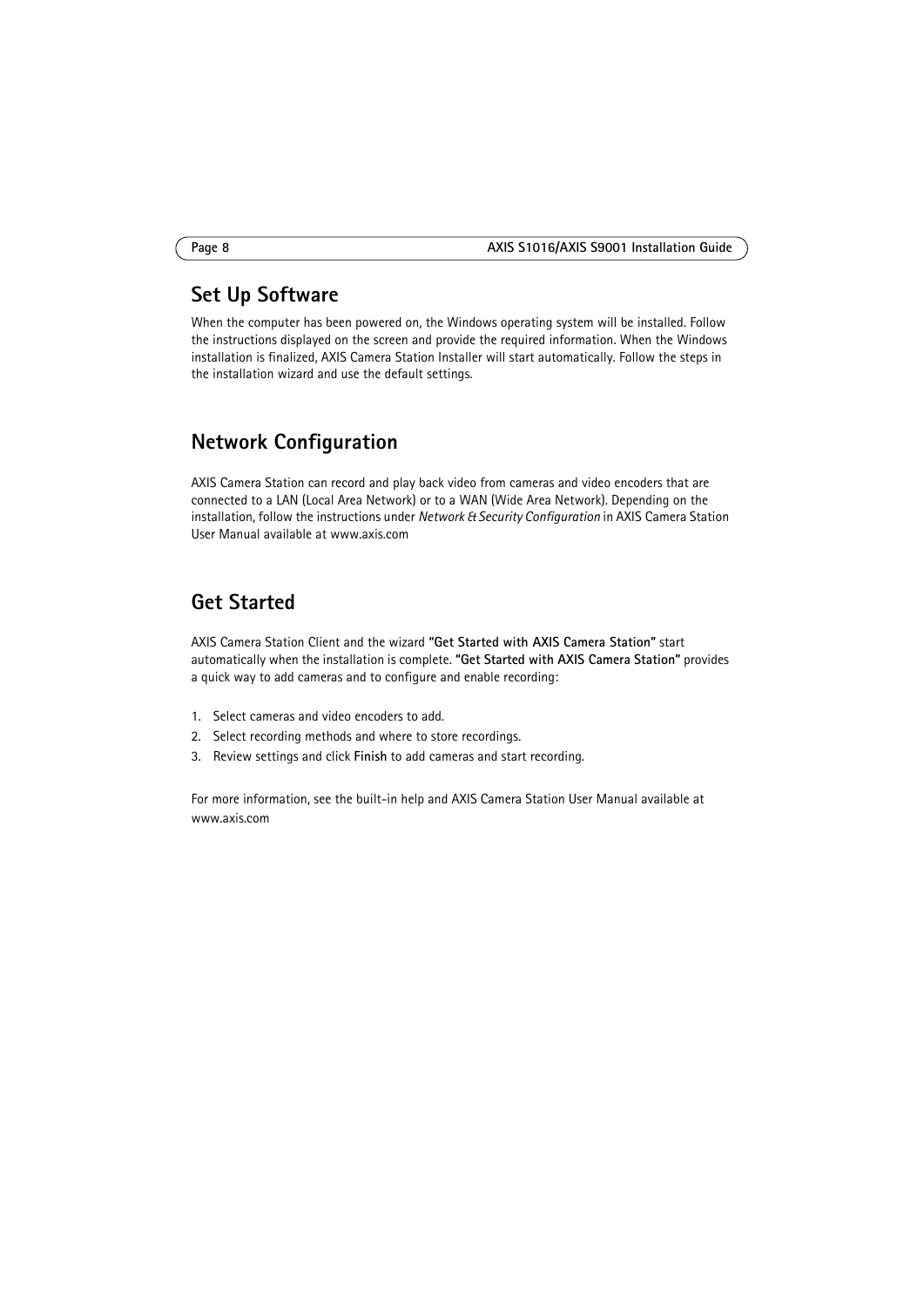## **Specification**

#### **Note:**

Offerings may vary by region. The following specifications are only those required by law to ship with your computer. For more information regarding the configuration of your computer, click Start > Help and Support and select the option to view information about your computer

#### **Power:**

| Voltage                  | 100 V AC to 240 V AC         |
|--------------------------|------------------------------|
| Coin-cell battery        | 3 V CR2032 lithium coin cell |
| Wattage                  | 365 W                        |
| Maximum heat dissipation | 1245 BTU/hr                  |

#### **Note:**

Heat dissipation is calculated by using the power supply wattage rating.

#### **Physical:**

| Height                 | 360.00 mm (14.17 inches)                                     |
|------------------------|--------------------------------------------------------------|
| Width                  | 175.00 mm (6.89 inches)                                      |
| Depth                  | 417.00 mm (16.42 inches)                                     |
| Weight (computer only) | 8.00 kg (17.6 lb) AXIS S9001<br>8.50 kg (18,7 lb) AXIS S1016 |

### **Environmental:**

| Operating temperature | 5°C to 35°C (41°F to 95°F)                                                                   |
|-----------------------|----------------------------------------------------------------------------------------------|
|                       | 5°C to 45°C (41°F to 113°F)(limited to 65 W or<br>lower processor. No discrete graphic card) |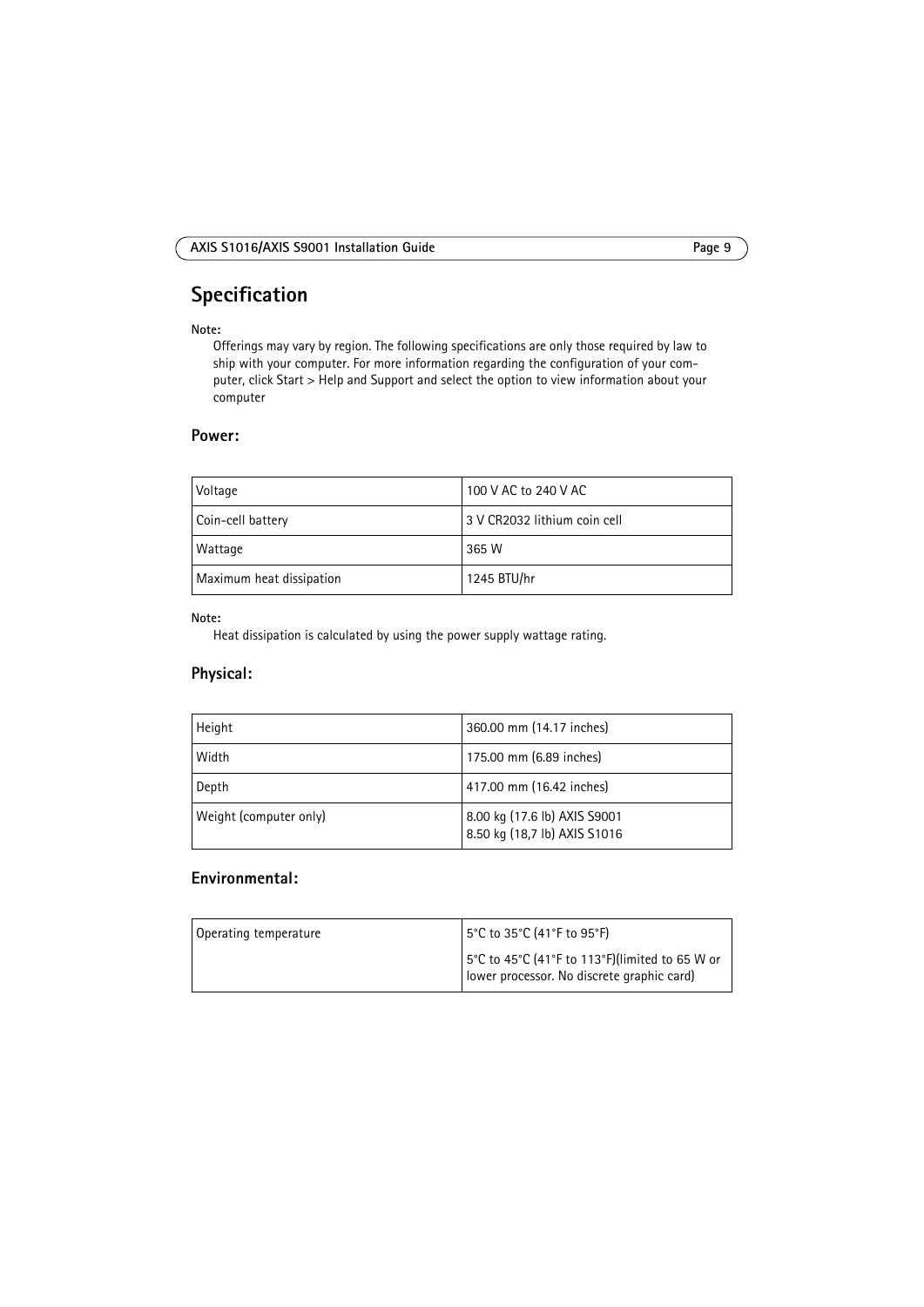## **Further information**

For more information about the product visit www.axis.com

Visit Axis learning center www.axis.com/academy for useful trainings, webinars, tutorials and guides.

## **Warranty**

For information about Axis' product warranty and thereto related information, see www.axis.com/warranty